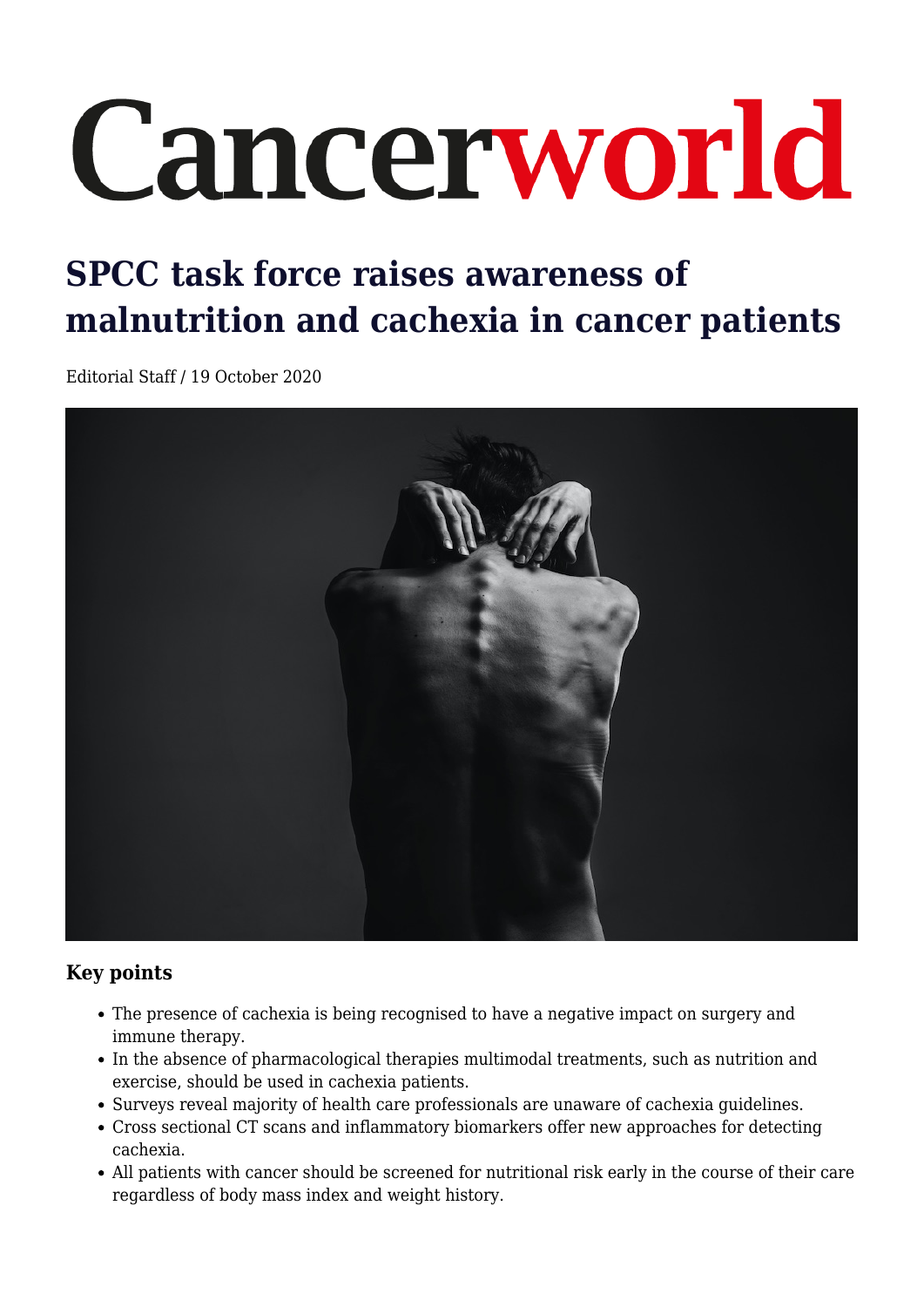The urgent need for better recognition of malnutrition and cachexia in cancer patients was highlighted by the Sharing Progress in Cancer Care (SPCC) task force on Nutrition and Cachexia in Cancer Patients. The task force, held as a virtual meeting on June 22, 2020, with 13 stakeholders from organisations across Europe (see table 1), resulted in a call to action for early diagnosis of cancer patients with malnutrition/cachexia, the introduction of practical tools to identify patients, and multimodal supportive care to become an integral part of treatment.

The task force supported by an unrestricted grant from Fresenius Kabi and Helsinn, looked, among other actions, to disseminate findings from the European Society for Clinical Nutrition and Metabolism (ESPEN) guidelines on nutrition in cancer patients (*Clin Nutr* 2017; 36: 11-48) and the related ESPEN expert group recommendations for action against cancer-related malnutrition (*Clin Nutr* 2017, 36: 1187-96). The ESPEN expert group meeting, held in Berlin in October 2016, had recommended three key steps:

- Screening all patients with cancer for nutritional risk early in the course of care, regardless of body mass index and weight history, and then regularly rescreening nutritional status.
- Expanding nutrition related assessment practices to include measures of anorexia, body composition, and inflammatory biomarkers.
- Using multimodal nutritional interventions, with individualised plans including care focused on increasing nutritional intake, decreasing inflammation and hypermetabolic stress, and increasing physical activity.

"In clinical practice, cachexia and malnutrition all too frequently go unrecognised and untreated with negative impact on the patient's quality of life and their outcome," said Matti Aapro, the SPCC President, who initiated the idea for the task force. "With this SPCC task force we want to bring the issue of cachexia to a wider audience and help health care professionals understand the importance of considering weight loss. Cachexia and malnutrition should be detected at cancer diagnosis, treated as early as possible and monitored through the patient journey."

The intended outcomes for the task force, Aapro explained, include the development of educational webinars around prevention and early interventions for cachexia for dissemination at the end of 2020, an open meeting in the spring of 2021, and publication of a position paper focusing on unresolved issues in cancer cachexia.

One of the first issues identified by the task force was the need to align definitions of cachexia, since different scientific societies have produced varying definitions for the different stages of the disease. The latest definition from the Global Leadership Initiative on Malnutrition (GLIM) , explained Jann Arends, from the University Medical Centre, Freiburg, is of cachexia as a subtype of malnutrition, involving either weight loss, low BMI, or low muscle mass (sarcopenia) combined with systemic inflammation (*Clin Nutr* 2019; 38:1-9).

The GLIM definition builds on the 2011 international consensus definition of cachexia, produced by a task force led by the late Kenneth Fearon, which defined cachexia as weight loss greater than 5% or weight loss greater than 2% in individuals already showing depletion according to body mass index (BMI [BMI less than 20 kg/m2]]) or skeletal muscle mass (*Lancet Oncol* 2011; 12: 489-95). Fearon and colleagues also defined three distinct stages: precachexia (where the weight loss is less than 5% with anorexia and metabolic change), cachexia (see main definition), and refractory cachexia (where patients have a low performance scores and less than three months expected survival).

# **Health care professionals lack basic knowledge of cachexia**

The widespread confusion around cachexia definitions and the need for education was underlined by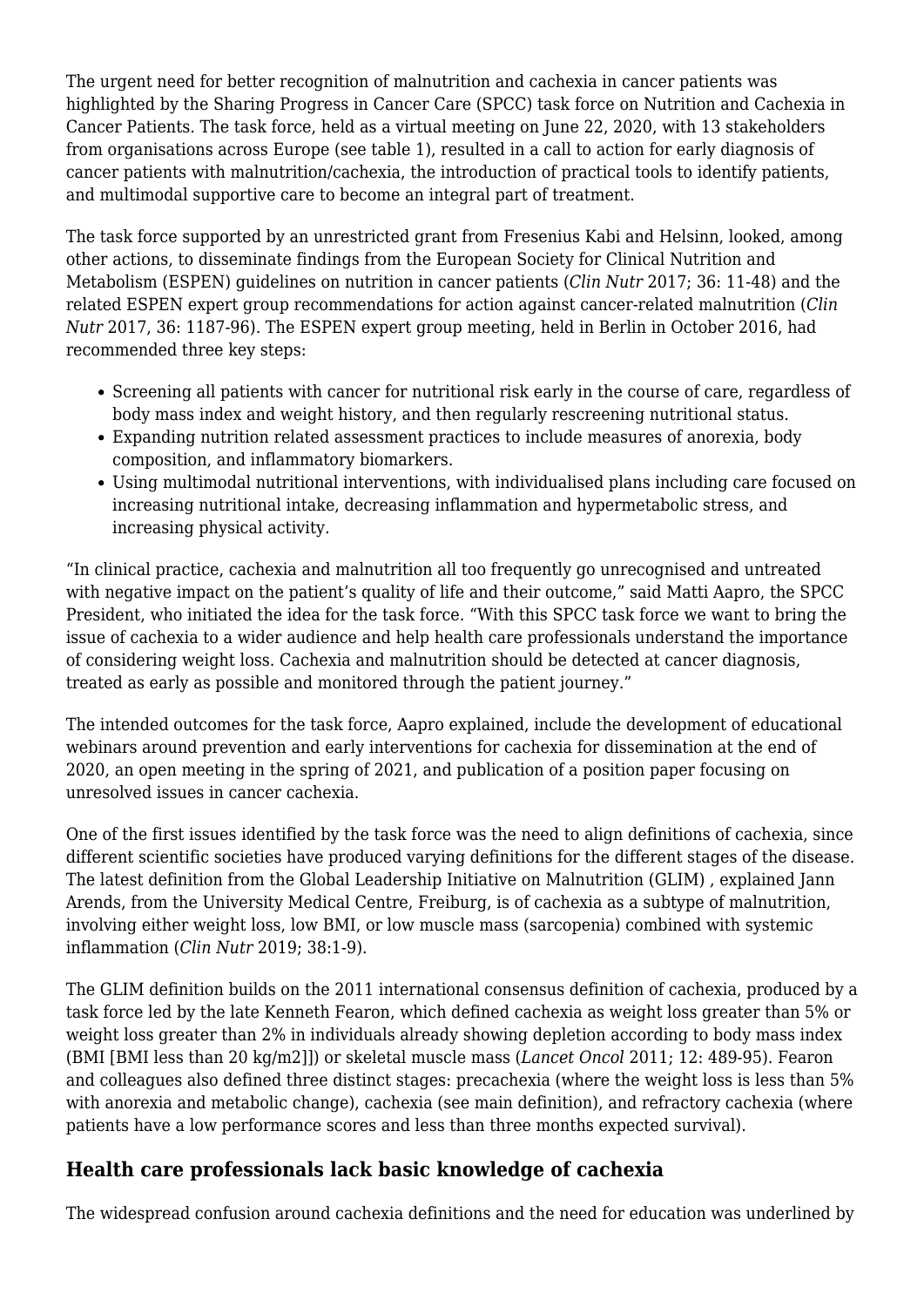a survey of 742 health care professionals from 14 countries. The survey, undertaken by Maurizio Muscaritoli, from the University Sapienza, Rome, indicated that the majority of respondents were unaware of guidelines. When asked about the percentage of weight loss (from baseline) considered indicative of cancer cachexia, 46% indicated a weight loss of 10%, 35% said they would wait until weight loss was 15 to 20%, and over 10% of respondents would wait until weight loss was > 25% (*Annals of Oncology* 2016, 27: 2230-2236).

A second survey involving 907 cancer patients from 10 countries, again by Muscaritoli and his team, revealed how few physicians actually assess nutritional issues in cancer patients. The results showed although feeding problems during illness/ therapy were experienced by 72.5% of all respondents, and 69.6% reported weight loss after their cancer diagnosis, only 35% reported having their weight measured regularly during treatment and that 45.7% believed their physicians considered cancerrelated weight loss unimportant (.J Cachexia Sarcopenia Muscle 2019; 10: 517-525). "Our surveys reveal most physicians have no clear idea of the levels of significant weight loss," Muscaritoli told the SPCC meeting.

### **New approaches for assessing cachexia**

For accurate diagnosis of cachexia health care professionals need clinically applicable tools. With the growing epidemic of obesity, Jacqueline Bowman, from the European Association for the Study of Obesity (EASO) told the meeting, the proportion of cachexia patients presenting with severe weight loss and BMI < 20 is in decline. To overcome patients with obesity experiencing 'hidden cancer cachexia syndrome', she said, it was important to consider changes in muscle mass as opposed to just measuring weight or BMI.

The diagnostic approach advocated by Riccardo Audisio, from Sahlgrenska University Hospital, Gothenburg Sweden, was cross-sectional analysis of single CT images, typically landmarked at the 3rd lumbar vertebra (L3) which has been shown to correlate with whole body mass muscle. This method was felt feasible in oncology where CT scans are already standard-of-care for diagnosis and surveillance, making secondary analysis highly feasible. "CT data should be mandatory for prospective data collection," Audisio told the meeting. Since body composition represents an important determinant of the likelihood of response to treatment as well as toxicity greater knowledge was felt to be of immense value.

The drawback is that analysis of CT images currently involves using trained raters with anatomical knowledge to assess muscle areas in the L3 cross section, a process that takes around half an hour. However, the development of automated analysis of body composition as promised by Vickie Baracos from the University of Alberta, Canada, offers the potential to reduce this work load and make the approach routine. "My dream is to routinely receive information on muscle mass and density derived from diagnostic CT scans obtained for follow-up during anti-cancer treatment," said Arends. Other proxy methods for exploring muscle mass and function include bioelectrical impedance analysis, measuring the patient's upper arm circumference, hand grip strength, or other functional tests, e.g. six-minute walk tests or the chair-rise test.

A method that is already widely available for early detection of the inflammatory component of cachexia, Arends added, is identifying the presence of alterations in inflammatory biomarkers. The modified version of the Glasgow Prognostic Score (mGPS) developed by Donald McMillan, from the University of Glasgow, reflecting both the acute (serum concentration of C-reactive protein) and chronic (albumin) contributions to systemic inflammation, is highly prognostic in many different categories of cancer patients (*Cancer Treat Rev* 2013; 39: 534-40). Patients with a raised CRP > 10 mg/L and decreased albumin levels < 35g/L are given the worst score of 2, while patients with a normal CRP receive a score of zero. An intermediate score of 1 is assigned if CRP is raised but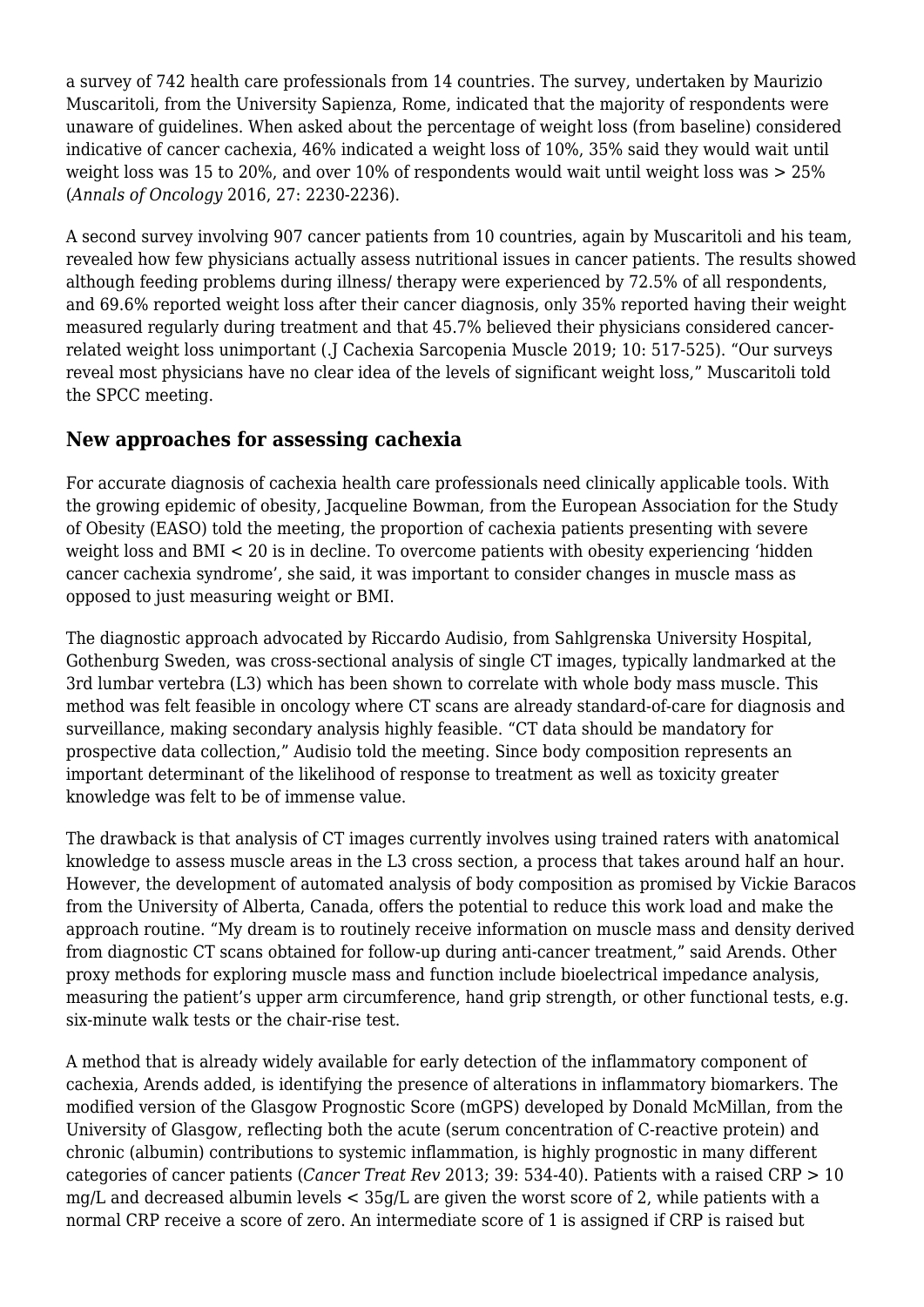albumin levels are normal.

With all these new methods, said Aapro, it should not be forgotten that health care professionals do not have to over complicate the situation. "Assessments can be as simple as asking the patient their weight now, and what it was a few months back. For men it's the patient telling you they've had to tighten their belt by two more holes," he said.

#### **Where cachexia affects cancer treatment**

Two clinical situations where it is recognised to be especially valuable to diagnose cachexia are when cancer patients are scheduled for surgery or receiving immunotherapy treatment.

Audisio considered the importance of improving nutritional status of cancer patients prior to surgery. The PreOp study, involving 345 patients over the age of 70 undergoing surgery for solid tumours, found major post-operative complications were more likely to occur in patients with moderately and severely impaired nutritional status than those who were normal or who had mild impairments (Oncologist 2005; 10: 262-8). These findings, he added, were reinforced by a study in rectal cancer showing that malnutrition related factors doubled the risk of anastomotic leaks (*BioMed Research International*. 2020. doi.org/10.1155/2020/5059670). "Most patients have three to four weeks between diagnosis and undergoing surgery which offers the plenty of opportunity to prehabituate the patient," said Paolo Bossi, from the University of Brescia, Italy.

The presence of cachexia, explained Florian Strasser, from the Integrated Cancer Rehabilitation and Cancer Fatigue Clinic, Gais, Switzerland, represents a negative predictor of efficacy for immune therapy with check-point inhibitors. It is known that catabolic drivers accompanying skeletal muscle loss in cachexia promote elimination pathways for pembrolizumab and other biologics. The resulting high drug clearance is detrimental for treatment since a study of pembrolizumab in melanoma and non-small cell lung cancer (NSCLC) found patients with slower drug clearance achieved double the life expectancy (*Clin Cancer Res* 2018; 24: 5841-9).

The view that cachexia leads to reduced immune check-point inhibitor responses is supported by a recent study showing NSCLC patients with sarcopenia and cachexia treated with anti-PD-1 ICPI therapy have shorter progression free survival and overall survival than patients without sarcopenia and cachexia (*Lung Cancer* 2020; 143: 19-26).

Taken together, such research suggests that patients treated with check point inhibitors might benefit from additional treatment of their cachexia. Indeed, a murine model of pancreatic cancer found that blockage of the pro-inflammatory cytokine IL-6, a marker of cachexia, in combination with anti PD-L1 checkpoint inhibitor therapy resulted in improved T-cell activation and anti-tumour responses (Gut 2018; 67: 320-32). The time has come, Strasser concluded, to conduct clinical studies combining immunotherapy with anti-cachexia treatments.

# **Lack of available treatments**

Undoubtedly the challenge here is that no pharmacological therapies have been specifically approved for the treatment of cancer cachexia, although a number of multimodal approaches can be offered including nutritional support, physical exercise (which has been shown to enhance muscle protein synthesis), and psychological support (which may help cachectic patients to be more compliant with therapy).

But trials of multimodal therapies suffer from poor study design, with few double blinded, and a lack of consensus regarding both clinically relevant endpoints and definitions for the different stages of